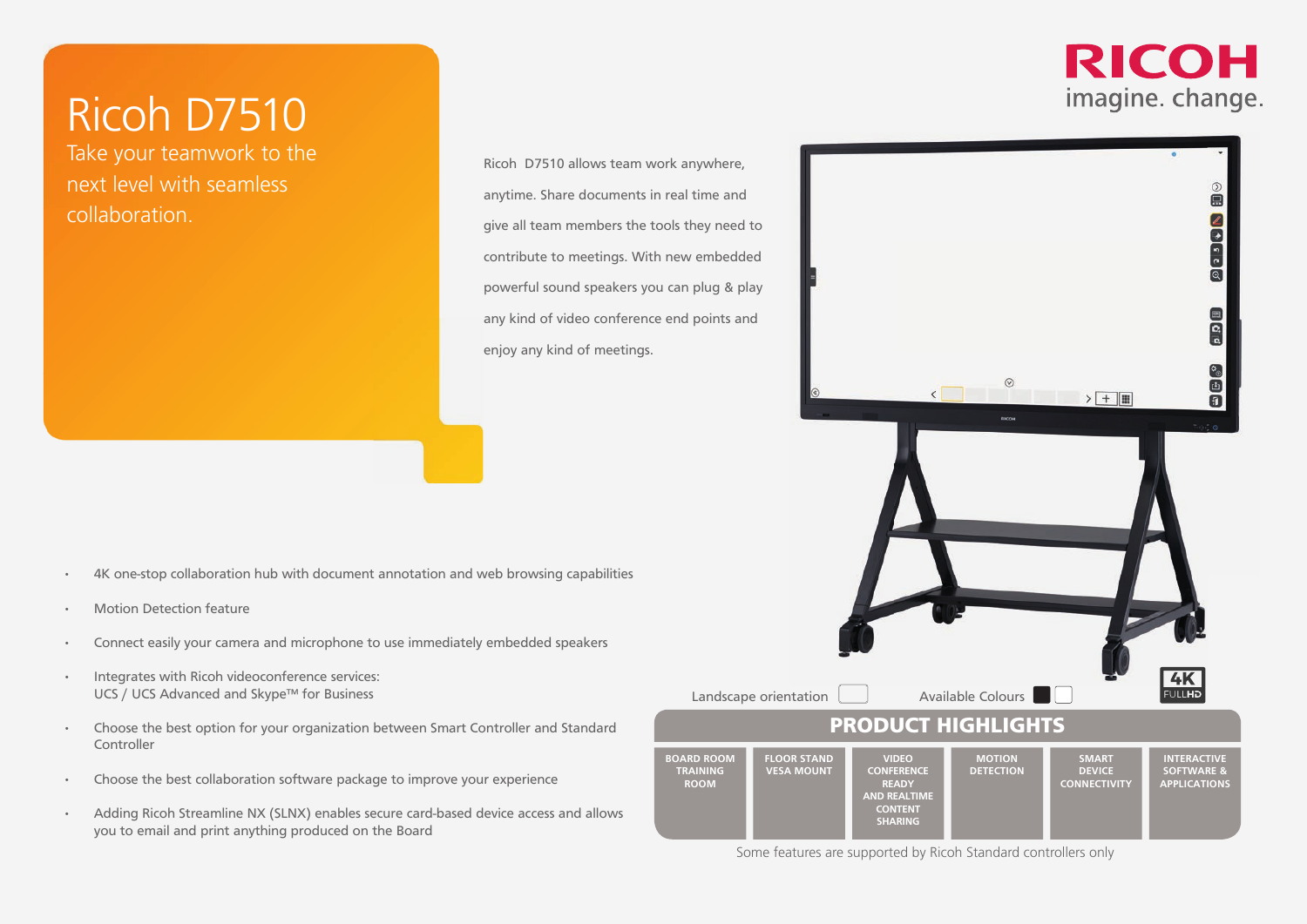|                    | Category                           | <b>Motion Detection Sensor</b><br>D7510<br><b>Item</b> |  |                                                                                                                                                                                                                                                                                                                                                                          | Yes                                            |                                   |                           |                                                                   |
|--------------------|------------------------------------|--------------------------------------------------------|--|--------------------------------------------------------------------------------------------------------------------------------------------------------------------------------------------------------------------------------------------------------------------------------------------------------------------------------------------------------------------------|------------------------------------------------|-----------------------------------|---------------------------|-------------------------------------------------------------------|
|                    | <b>Display Panel</b>               |                                                        |  | 75 inch                                                                                                                                                                                                                                                                                                                                                                  | <b>Remote Control Sensor</b>                   |                                   | Yes                       |                                                                   |
|                    |                                    | Panel Size<br><b>Aspect Ratio</b>                      |  | 16:9                                                                                                                                                                                                                                                                                                                                                                     |                                                | <b>Dust Resistant Function</b>    |                           | IP5X equivalent                                                   |
|                    |                                    | <b>Back Light</b>                                      |  | <b>DLED</b>                                                                                                                                                                                                                                                                                                                                                              | Power Supply                                   | Power Supply                      |                           | 100-240V, 50-60Hz                                                 |
|                    |                                    | Max Resolution [dot]                                   |  | 3,840 x 2,160 dot (4K)                                                                                                                                                                                                                                                                                                                                                   |                                                | Power                             | In Operation              | Less than 420W (without OPS)<br>Less than 500W (Fully configured) |
|                    |                                    | Max Display Color                                      |  | 1.07 Billion colors                                                                                                                                                                                                                                                                                                                                                      |                                                | Consumption [W]                   | Standby                   | Less than 0.3W (without OPS)                                      |
|                    |                                    | Pixel Pitch [mm]                                       |  | $0.42975(H) \times 0.42975(W)$                                                                                                                                                                                                                                                                                                                                           |                                                | amp [W]                           |                           | $12 + 12$                                                         |
|                    |                                    | Brightness [cd/m <sup>2</sup> ](typ.)                  |  | 440                                                                                                                                                                                                                                                                                                                                                                      |                                                | Internal Speaker                  |                           | Stereo (12+12)                                                    |
|                    |                                    | Contrast Ratio(typ.)                                   |  | 4000:1                                                                                                                                                                                                                                                                                                                                                                   |                                                |                                   | L/R, RCA                  | No                                                                |
|                    |                                    | Angle of View [deg] (typ.)                             |  | left-right:178<br>upper-lower:178                                                                                                                                                                                                                                                                                                                                        | Sound                                          | Input                             | Line3.5mm                 | $\mathbf{1}$                                                      |
|                    |                                    | Active Screen Size [mm]                                |  | 1,650.24 (H) x 928.26 (V)                                                                                                                                                                                                                                                                                                                                                |                                                | Output                            | L/R, RCA                  | <b>No</b>                                                         |
|                    |                                    | Response Speed [ms]                                    |  | $8$ (Typ)                                                                                                                                                                                                                                                                                                                                                                |                                                |                                   | Speaker-out<br><b>VGA</b> | 1 Headphone-Out                                                   |
|                    |                                    | Color                                                  |  | White / Black                                                                                                                                                                                                                                                                                                                                                            |                                                |                                   | (Mini D-SUB 15pin)        |                                                                   |
|                    |                                    | Display Orientation                                    |  | Landscape                                                                                                                                                                                                                                                                                                                                                                |                                                |                                   | <b>HDMI</b>               | 1                                                                 |
|                    |                                    | Technology                                             |  | InGlass™, Optical bonding                                                                                                                                                                                                                                                                                                                                                |                                                |                                   | DVI-D                     | No                                                                |
|                    |                                    |                                                        |  | Pen&Finger: 4 points ( $\varphi$ 2 - 8mm)                                                                                                                                                                                                                                                                                                                                |                                                | Input                             | DisplayPort               | $\mathbf{1}$                                                      |
|                    |                                    | <b>Touch Point</b>                                     |  | Finger&Small Eraser: 20 points ( $\varphi$ 8- 50mm)                                                                                                                                                                                                                                                                                                                      | Video                                          |                                   | Composite                 | No                                                                |
|                    |                                    |                                                        |  | Larger Eraser: 2 points ( $\varphi$ 50mm - )<br>Total (Max): 20 points                                                                                                                                                                                                                                                                                                   |                                                |                                   | Component                 | <b>No</b>                                                         |
|                    |                                    |                                                        |  | Time Resolution: 150pt/sec                                                                                                                                                                                                                                                                                                                                               |                                                |                                   | S-Video                   | <b>No</b>                                                         |
| <b>Board Sheet</b> |                                    | Resolution                                             |  | Reported Resolution: 19353×10886 (landscape)                                                                                                                                                                                                                                                                                                                             |                                                |                                   | <b>VGA</b>                | No                                                                |
|                    |                                    |                                                        |  | Center area: 1mm (Typ)<br>Edge area: 1.2mm (Typ)                                                                                                                                                                                                                                                                                                                         |                                                | Output                            | <b>DVI</b>                | <b>No</b>                                                         |
|                    |                                    | Accuracy                                               |  |                                                                                                                                                                                                                                                                                                                                                                          |                                                |                                   | DisplayPort               | $\mathbf{1}$                                                      |
|                    | <b>Touch Sensor</b><br>Cover Glass | Touch Pen Request                                      |  | 2.0 <sub>mm</sub>                                                                                                                                                                                                                                                                                                                                                        |                                                | $V$ F                             |                           | <b>USB3.0</b>                                                     |
|                    |                                    |                                                        |  | Windows 8/8.1<br>Windows 8 / 8.1 Pro<br>Windows 8 / 8.1 Enterprise<br>Windows Embedded Standard 7 P<br>Multi Touch   Windows Embedded Standard 8<br>Windows 10 Home<br>Windows 10 Pro<br>Windows 10 Enterprise<br>Windows 10 IoT<br>Windows 8 / 8.1<br>Windows 8 / 8.1 Pro<br>Windows 8 / 8.1 Enterprise<br>Windows Embedded Standard 7 P<br>Windows Embedded Standard 8 | USB Hub(1)                                     | Port                              |                           | USB3.0: 2port(1.5A/port) TypeA                                    |
|                    |                                    |                                                        |  |                                                                                                                                                                                                                                                                                                                                                                          |                                                | Power Supply                      |                           | Self Powered                                                      |
|                    |                                    |                                                        |  |                                                                                                                                                                                                                                                                                                                                                                          | USB Hub(2)                                     | $V$ F                             |                           | <b>USB3.0</b>                                                     |
|                    |                                    | OS<br>Single<br>Touch                                  |  |                                                                                                                                                                                                                                                                                                                                                                          |                                                | Port                              |                           | USB3.0: 4port(1.5A/port) TypeA                                    |
|                    |                                    |                                                        |  |                                                                                                                                                                                                                                                                                                                                                                          | Input<br>Output<br>Control<br>RJ45 (Wired LAN) | Power Supply                      |                           | Self Powered                                                      |
|                    |                                    |                                                        |  |                                                                                                                                                                                                                                                                                                                                                                          |                                                |                                   | <b>RS-232C</b>            |                                                                   |
|                    |                                    |                                                        |  |                                                                                                                                                                                                                                                                                                                                                                          |                                                |                                   | RS-232C                   | $\mathbf{1}$                                                      |
|                    |                                    |                                                        |  |                                                                                                                                                                                                                                                                                                                                                                          |                                                | USB3.0 (Type B) *for Touch Sensor |                           | <b>No</b><br>USB3.0 (Type B) $\times$ 1                           |
|                    |                                    |                                                        |  |                                                                                                                                                                                                                                                                                                                                                                          | OPS Slot                                       |                                   |                           |                                                                   |
|                    |                                    |                                                        |  |                                                                                                                                                                                                                                                                                                                                                                          | <b>Operation Key</b>                           |                                   | Tact switch x 7           |                                                                   |
|                    |                                    |                                                        |  |                                                                                                                                                                                                                                                                                                                                                                          |                                                | Product Size (W x D x H) [mm]     |                           | $1,733$ (W) $\times$ 79 (D) $\times$ 1045 (H)                     |
|                    |                                    |                                                        |  | Windows 10 Home                                                                                                                                                                                                                                                                                                                                                          | (Landscape)                                    |                                   |                           | 59                                                                |
|                    |                                    |                                                        |  | Windows 10 Pro<br>Windows 10 Enterprise<br>Windows 10 loT<br>Mac OS X 10.8 ~ Mac OS X 10.15                                                                                                                                                                                                                                                                              | Product Weight [kg] [Max]                      |                                   | 61                        |                                                                   |
|                    |                                    |                                                        |  |                                                                                                                                                                                                                                                                                                                                                                          |                                                |                                   | VESA 400(W) × 400(H)mm    |                                                                   |
|                    |                                    |                                                        |  |                                                                                                                                                                                                                                                                                                                                                                          | Installation                                   | M8 x 16mm (depth)                 |                           |                                                                   |
|                    |                                    | <b>Touch Output</b>                                    |  | USB 3.0 (Type B) $*$                                                                                                                                                                                                                                                                                                                                                     | Environmental<br>Condition                     | Operating Temperature Limits [°C] |                           | $0 - 32^{\circ}C$                                                 |
|                    |                                    | Thickness [mm]                                         |  | 2mm                                                                                                                                                                                                                                                                                                                                                                      |                                                | Operating Humidity Limits [%]     |                           | 10 - 80%RH                                                        |
|                    |                                    |                                                        |  | Pre-treated AG (Anti-Glare)<br>AF (Anti-Fingerprint)                                                                                                                                                                                                                                                                                                                     |                                                | Storage Temperature Limits [°C]   |                           | $-10 - 50^{\circ}$ C                                              |
|                    |                                    | Coating                                                |  |                                                                                                                                                                                                                                                                                                                                                                          |                                                | Storage Humidity Limits [%]       |                           | 15 - 80%RH                                                        |
|                    |                                    | Hardness [H]                                           |  | 7                                                                                                                                                                                                                                                                                                                                                                        |                                                |                                   |                           | Less than 35                                                      |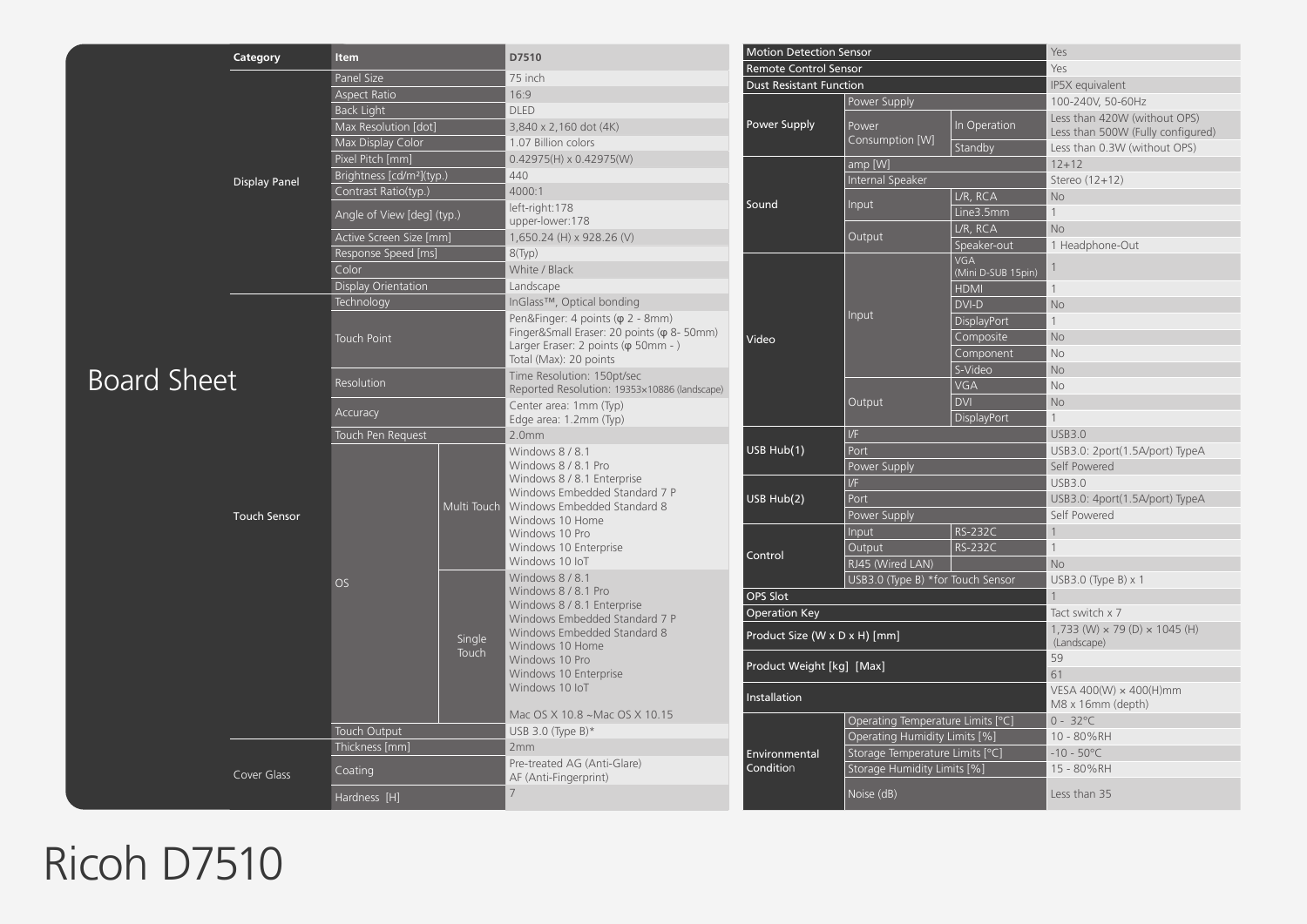|             | Category                       | <b>Item</b>                                                                   | <b>Specification</b>                                                            |                                                                                 |                                                                                 |
|-------------|--------------------------------|-------------------------------------------------------------------------------|---------------------------------------------------------------------------------|---------------------------------------------------------------------------------|---------------------------------------------------------------------------------|
|             |                                | Development Name<br><b>STANDARD CONTROLLER</b><br><b>SMART CONTROLLER OP5</b> |                                                                                 |                                                                                 | <b>SMART CONTROLLER OP10</b>                                                    |
|             |                                | <b>Product Name</b>                                                           | <b>RICOH Collaboration Board</b><br>Controller Type 3                           | RICOH Interactive Whiteboard<br>Controller OP-10                                | RICOH Interactive Whiteboard<br>Controller OP-5                                 |
|             |                                | CPU                                                                           | Intel Core i5-6500TE                                                            | Intel Core i7-6700TE                                                            | Intel Core i5-6500TE                                                            |
|             |                                | System OS                                                                     | Windows 10 IoT Enterprise LTSC 2019<br>64-bit                                   | Windows 10 Professional 64-bit                                                  | Windows 10 Professional 64-bit                                                  |
|             |                                | SSD                                                                           | 128 GB                                                                          | 512 GB                                                                          | 128 GB                                                                          |
|             |                                | <b>RAM Memory</b>                                                             | 8 GB                                                                            | 16 GB                                                                           | 8 GB                                                                            |
|             |                                | Chipset                                                                       | H110                                                                            | O170                                                                            | H110                                                                            |
|             |                                | LAN Interface (Wired)                                                         | 10BASE-T/ 100BASE-TX/ 1000BASE-T                                                | 10BASE-T/ 100BASE-TX/ 1000BASE-T                                                | 10BASE-T/ 100BASE-TX/ 1000BASE-T                                                |
|             | Main Spec (OPS)                | LAN interface (Wireless)<br>802.11 ac/a/b/g/n                                 |                                                                                 | 802.11 ac/a/b/g/n                                                               | 802.11 ac/a/b/g/n                                                               |
|             |                                | Interface (Output)                                                            | HDMX1                                                                           | <b>HDMI</b>                                                                     | <b>HDMI</b>                                                                     |
| Controllers |                                | Interface (Input)                                                             | $VGA \times 1$<br>DisplayPort x 1<br>$HDMI \times 1$                            | VGAx1<br>DisplayPort x 1<br>HDMX1                                               | $VGA \times 1$<br>DisplayPort x 1<br>HDMX1                                      |
|             |                                | Interface (Others)                                                            | USB 3.0 Type $A \times 3$ ,<br>3.5 mm microphone jack,<br>3.5 mm headphone jack | USB 3.0 Type $A \times 3$ ,<br>3.5 mm microphone jack,<br>3.5 mm headphone jack | USB 3.0 Type $A \times 3$ ,<br>3.5 mm microphone jack,<br>3.5 mm headphone jack |
|             |                                | Bluetooth                                                                     | Embedded                                                                        | Embedded                                                                        | Embedded                                                                        |
|             |                                | Recovery Time from Standby Mode                                               | About 65 seconds                                                                | About 6 seconds                                                                 | About 6 seconds                                                                 |
|             |                                | Power Source                                                                  | DC +12 to 19V                                                                   | DC +12 to 19V                                                                   | $DC + 12$ to 19V                                                                |
|             | Capture Box                    |                                                                               | Included (4K)                                                                   | Not included                                                                    | Not included                                                                    |
|             | Installation                   |                                                                               | Insert into OPS slot                                                            | Insert into OPS slot                                                            | Insert into OPS slot                                                            |
|             | Product Size (W x D x H) [mm]  |                                                                               | 200 x 119 x 30 (OPS itself)                                                     | 200 x 119 x 30                                                                  | 200 x 119 x 30                                                                  |
|             | Product Weight [kg]            |                                                                               | 1.0kg (OPS), 0.3kg (Capture Box)                                                | 1.0kg (OPS)                                                                     | 1.0kg (OPS)                                                                     |
|             |                                | Operating Temperature Limits                                                  | $0 - 32$                                                                        | $0 - 32$                                                                        | $0 - 32$                                                                        |
|             | <b>Environmental Condition</b> | <b>Operating Humidity Limits</b>                                              | $10 - 80\%$                                                                     | $10 - 80\%$                                                                     | $10 - 80\%$                                                                     |
|             |                                | Storage Temperature Limits                                                    | $-10 - 50$                                                                      | $-10 - 50$                                                                      | $-10 - 50$                                                                      |
|             |                                | <b>Storage Humidity Limits</b>                                                | $15 - 80%$                                                                      | $15 - 80\%$                                                                     | $15 - 80%$                                                                      |

|                                       | Item                                 | <b>4K Capture Box</b>                     |  |
|---------------------------------------|--------------------------------------|-------------------------------------------|--|
|                                       | Interface (Input)                    | HDMI 1.4b / DP 1.1 / VGA                  |  |
|                                       | Resolution (Output)/fps              | $30$ fps @ $4K/2K$                        |  |
|                                       | Resolution (Input)/fps               | 30fps @ 4K / 60fps @ 2K                   |  |
|                                       | Audio Sampling Rate                  | 48kHz @ 16/24bit Hardware: 44.1kHz, 32kHz |  |
| Capture Box Capture Box Specification | Non-HDCP Contents Display via Mac PC | <b>HDMI/DP</b>                            |  |
|                                       | Color Image                          | YUV422@2K / YUV420@4K                     |  |
|                                       | Time to Display via Capture Box      | VGA/HDMI: 5sec<br>DP: 7sec                |  |
|                                       | Delay to Display                     | 100msec                                   |  |
|                                       | Dimension (W x D x H) [mm]           | 165 x 115 x 30 (Capture Box itself)       |  |
|                                       | Input Detection via Converter        | Automatic                                 |  |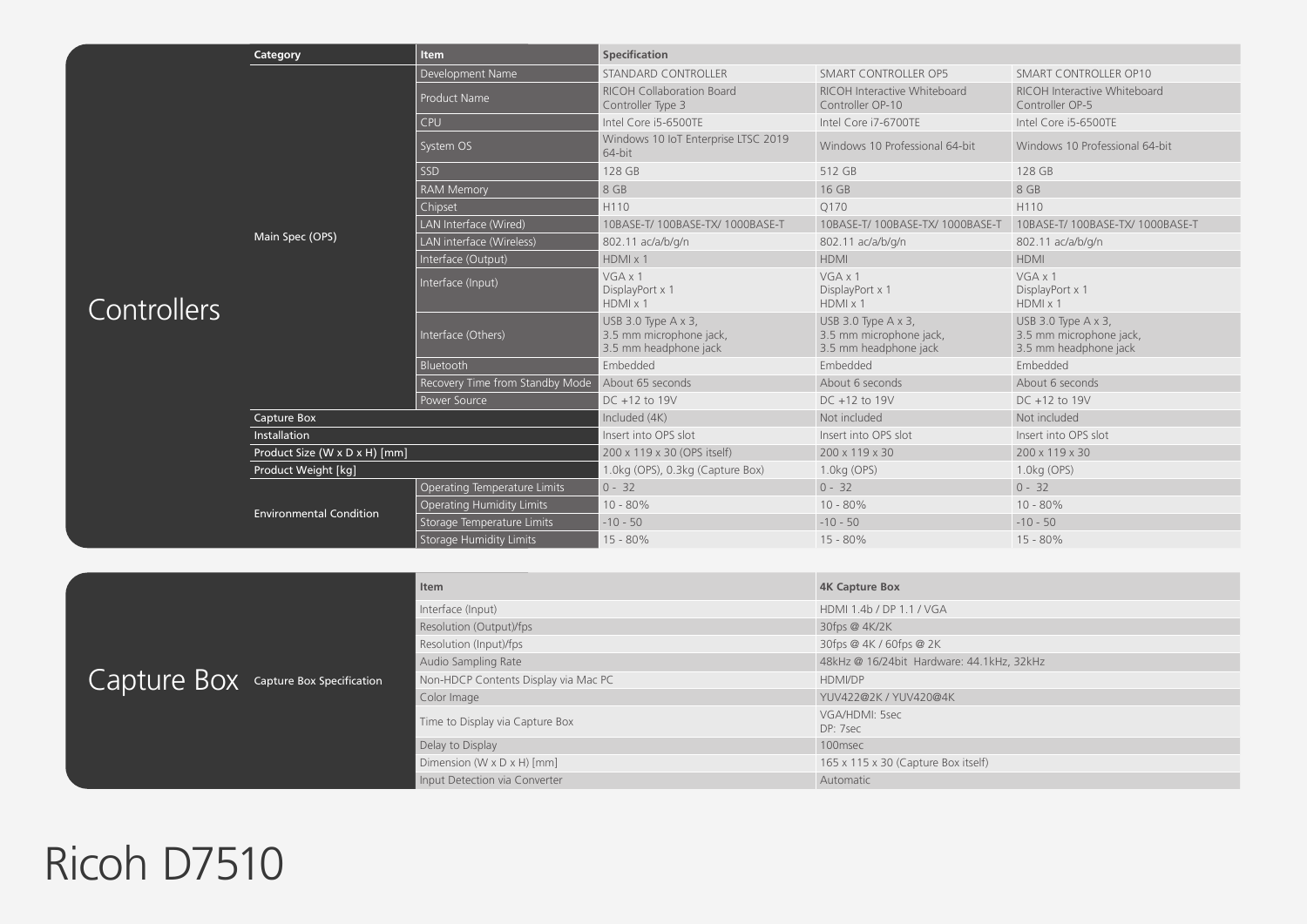| <b>Options</b> | Controllers          | RICOH Collaboration Board Controller Type 3                    |
|----------------|----------------------|----------------------------------------------------------------|
|                |                      | <b>RICOH Smart Controller OP5</b>                              |
|                |                      | RICOH Smart Controller OP10                                    |
|                | <b>Floor Stand</b>   | RICOH Collaboration Board Stand Type 7                         |
|                | <b>Writing Tools</b> | RICOH Collaboration Board Touch Pen Type 3                     |
|                |                      | RICOH Interactive Whiteboard Eraser Type 1                     |
|                |                      | RICOH Interactive Whiteboard Remote License Type 1             |
|                | Software             | RICOH IWB PLUGIN FOR 0365 (Controller Type3 required)          |
|                |                      | RICOH COLLABORATION SOFTWARE RICC (Controller OP5/10 required) |

|            |                            | <b>Safety Standards</b>                  | <b>EMC</b>                                             | <b>EMF</b>           |
|------------|----------------------------|------------------------------------------|--------------------------------------------------------|----------------------|
| Compliance |                            | UL62368-1; CAN/CSA-C22.2                 | FCC Part15 SubpartB                                    | EN62311 (CE marking) |
|            |                            | EN62368-1; (CE marking)                  | <b>IC ES-003</b>                                       |                      |
|            |                            | EN60950-1 / EN62368-1 (TUV)              | EN55024 (CE marking), EN55032 (CE marking)             |                      |
|            | <b>Supported Standards</b> | IEC60950-1 / IEC62368-1 (CB attestation) | EN55024, EN55035, EN55032, EN61000-3-<br>2.EN61000-3-3 |                      |
|            |                            | CNS14336 (RPC)                           | AS/NZS CISPR32 (C-Tick)                                |                      |
|            |                            | <b>KC Mark</b>                           | GB9254, GB17625.1 (CCC)                                |                      |
|            |                            | GB4943 (CCC)                             | CNS13438 (RPC)                                         |                      |
|            |                            | CU-TR                                    | CU-TR (EMC)                                            |                      |

|             | Remote Controller             |  |
|-------------|-------------------------------|--|
|             | Power Cord (longer than 2.5m) |  |
| Accessories | VGA Cable (3.0m)              |  |
|             | USB Cable 3.0 (1.8m)          |  |
|             | HDMI Cable 2.0 (4.6m)         |  |